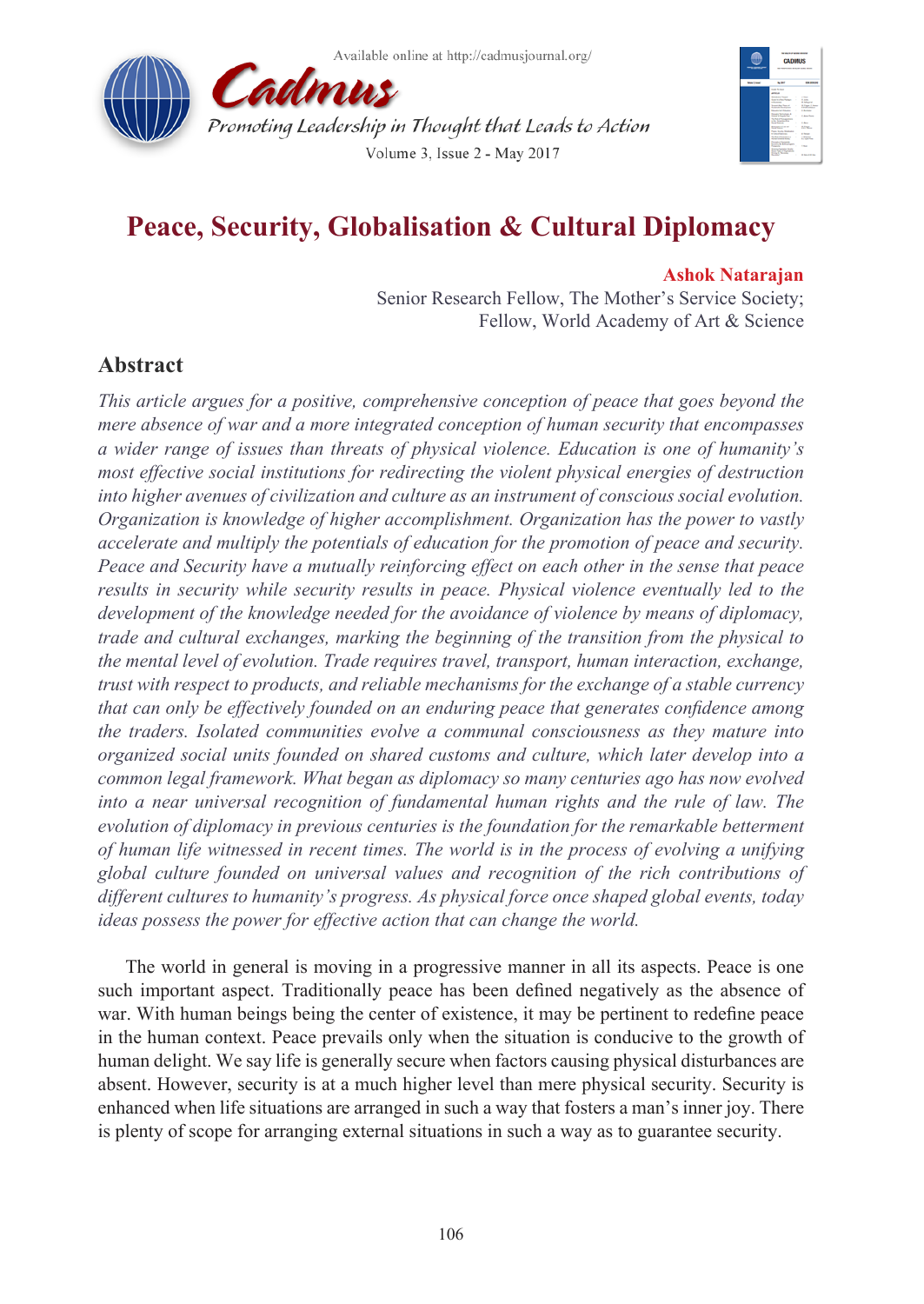*"Education is a long, slow subconscious process by which human beings convert long years of trial and error experience into usable knowledge that can be passed on to future generations."*

A philosopher historian once commented that centuries of existence are required to generate a little history. Many more centuries are needed to create a little civilization. An even greater number is required to distill a culture. All such accomplishments require education. Education gives in a compressed form all our past accumulated knowledge. Education can be a very inspiring process. Given in the right manner, education can make it difficult to lure students' attention away from it with mundane pleasures. It sublimates, diverts and channels the intense physical energies that express destructively as violence into activities that foster evolutionary progress. It converts conflict into enlightened diplomacy. Education is a long, slow subconscious process by which human beings convert long years of trial and error experience into usable knowledge that can be passed on to future generations. But humanity is also capable of a more rapid, conscious process of education. Education has transformed primitive human life into a life of sweetness. In a broad sense education is the yoga of society, a systematic method for conscious social evolution. When education imparts culture, it in turn generates courtesy. Education used to be accessible to a small minority and denied to the multitudes. It is a sign of social goodwill that it is now available to almost all members of society. This marks a great beginning and shows that a great goal has to be reached.

The social spread of education and culture is unevenly distributed. This is said to be the nature of things. What we call Nature is the power of society as it normally functions. But society possesses a higher power of organisation that can be consciously applied to vastly expand the reach of education and other social benefits. The agencies of the UN in international affairs and the power of Internet in cyberspace are examples of powerful organizations that await full exploitation.

The world is forever on the move. It is a movement that widens horizontally and deepens vertically. The development of agriculture 10,000 years ago transformed nomadic communities into sedentary societies. Foreign trade developed more than 2000 years ago into an important catalyst for the spread of ideas, inventions, and culture. Indian handwoven cottons were prized in Europe for centuries until the Industrial Revolution brought in cheaper machine made fabrics. The physical conquests of Greece, Rome and the Mongols were important vehicles for the expansion of commerce, civilization and culture.

They fostered the spread of knowledge from Asia through the Middle East to all parts of Europe. Physical expansion began in earnest with the conquest of the Mongols who reached distant Spain and India. Physical conquests build temporary connections, while spread of trade fosters lasting relationships. As a result of trade, Europe came to India and Indonesia and America came to Japan and China. Knowledge in the form of technology spreads quickly as gunpowder, paper, railways and telegraph etc. The spread of culture however takes more time.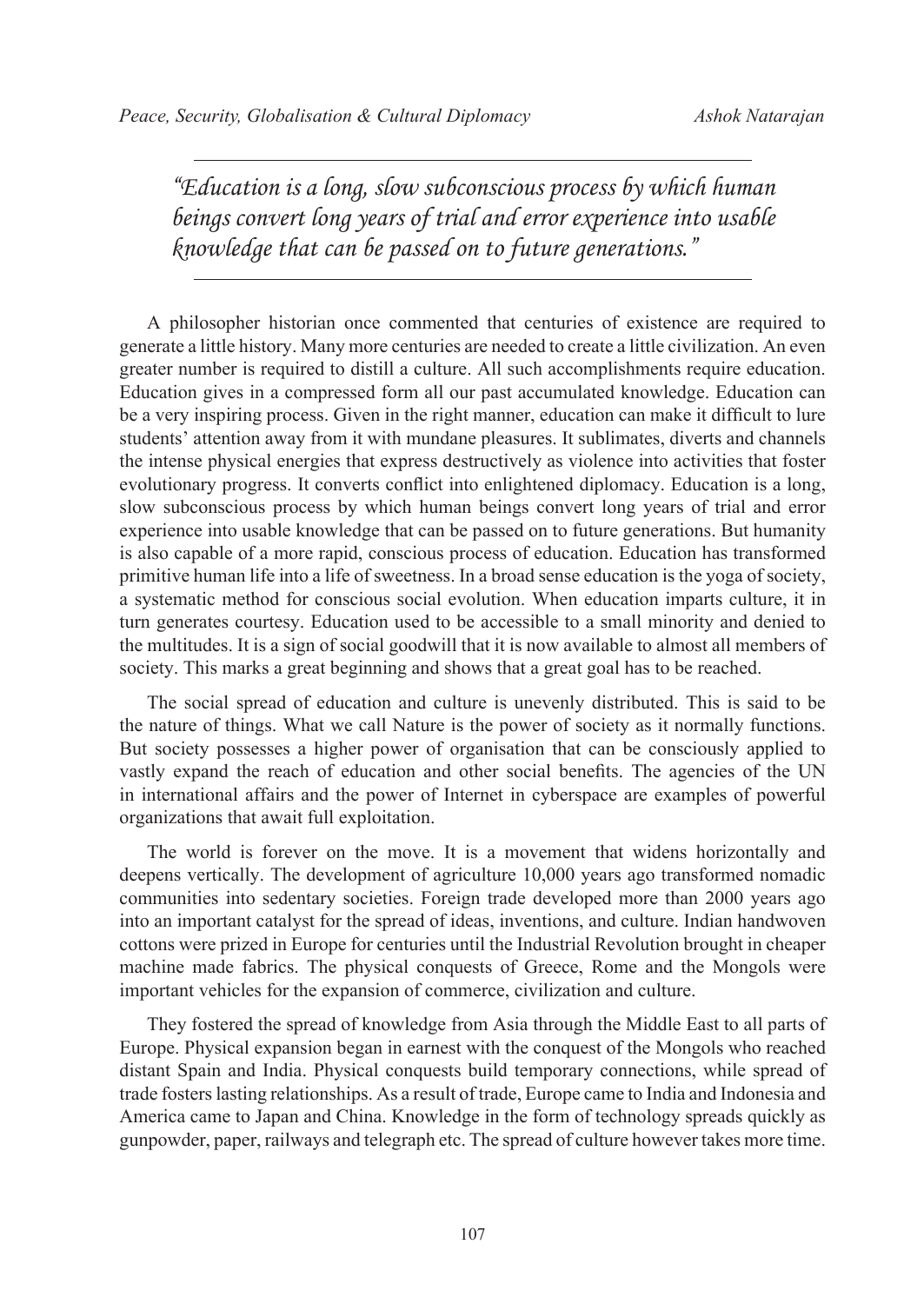Globalisation takes place at many different levels. At the physical level the movement is not yet complete. There is no rhythm or linearity in these movements. Each part as it tries to reach perfection is overtaken by the next adjacent part. For example, the thirst for physical conquest morphed into economic imperialism and colonialism which have morphed into the global marketplace we know today. The course of progress is uneven and somewhat unpredictable. This seems to be the normal method for Nature.

Each civilization has made a unique contribution to the evolution of humanity and the process continues. While Asia sought prosperity through fullest development of emotions, Europe sought it through development of Mind. As a result European levels of prosperity became the world standard. In a broad sense, emotions have a more fulfilling power than Mind. Mental efficiency can have a dazzling effect, but it can divorce itself from life and grow dry. Gorbachev, former President of the Soviet Union, pointed out this very fact to a Western journalist when he asked a question. In this respect, cultural contacts are revealing and instructive. Hence multicultural diplomacy acquires great significance. Peace and security have a mutually reinforcing effect on each other in the sense that peace results in security while security results in peace.

### **Evolution of Diplomacy**

Through experience we acquire both knowledge as well as capacity. Long experience on the battlefield improves the organization, skills and capacity of troops for coordinated action. Organization is knowledge of higher accomplishment. It eventually leads to the knowledge that warfare itself is superfluous as a means for achieving social objectives. Thus, physical violence led to the development of the mental clarity and knowledge needed for the avoidance of violence by means of diplomacy, intermarriage among communities and trade. Knowledge is power. As humanity's physicality diminished and its mentality increased, the power of its knowledge grew too. Seeing that violence could be avoided through negotiations leading to compromise gave rise to diplomacy. This transition to diplomacy signified the transition from physical man to mental man. Knowledge gained at one place has a tendency to spread elsewhere. Diplomacy is a mental exercise in which thoughts are organized in a neat and presentable manner. Diplomacy has a refining effect on the way human beings live and relate to one another, one of the earliest exercises in humanity's evolution from an animal existence to one of civilization and culture worth passing on to the next generation. This gave rise to a sense of history.

When the faculty for diplomacy develops, all other faculties also develop in parallel. Historical research has documented this process. An earlier stage in the process was humanity's transition from shouting to symbolic language. This capacity for communication preceded the development of transport. But they have a mutually beneficial impact on each other. We can trace the process even more clearly in recent times, where facts are plentiful. We see how the League of Nations evolved into the UN. The League aborted its mission, though its founder was awarded the Nobel Prize. The First World War was followed by the Second as a result of its failings, which led to the founding of the UN. The UN has succeeded in avoiding a major international hot war for seven decades due to its subtle strength. Today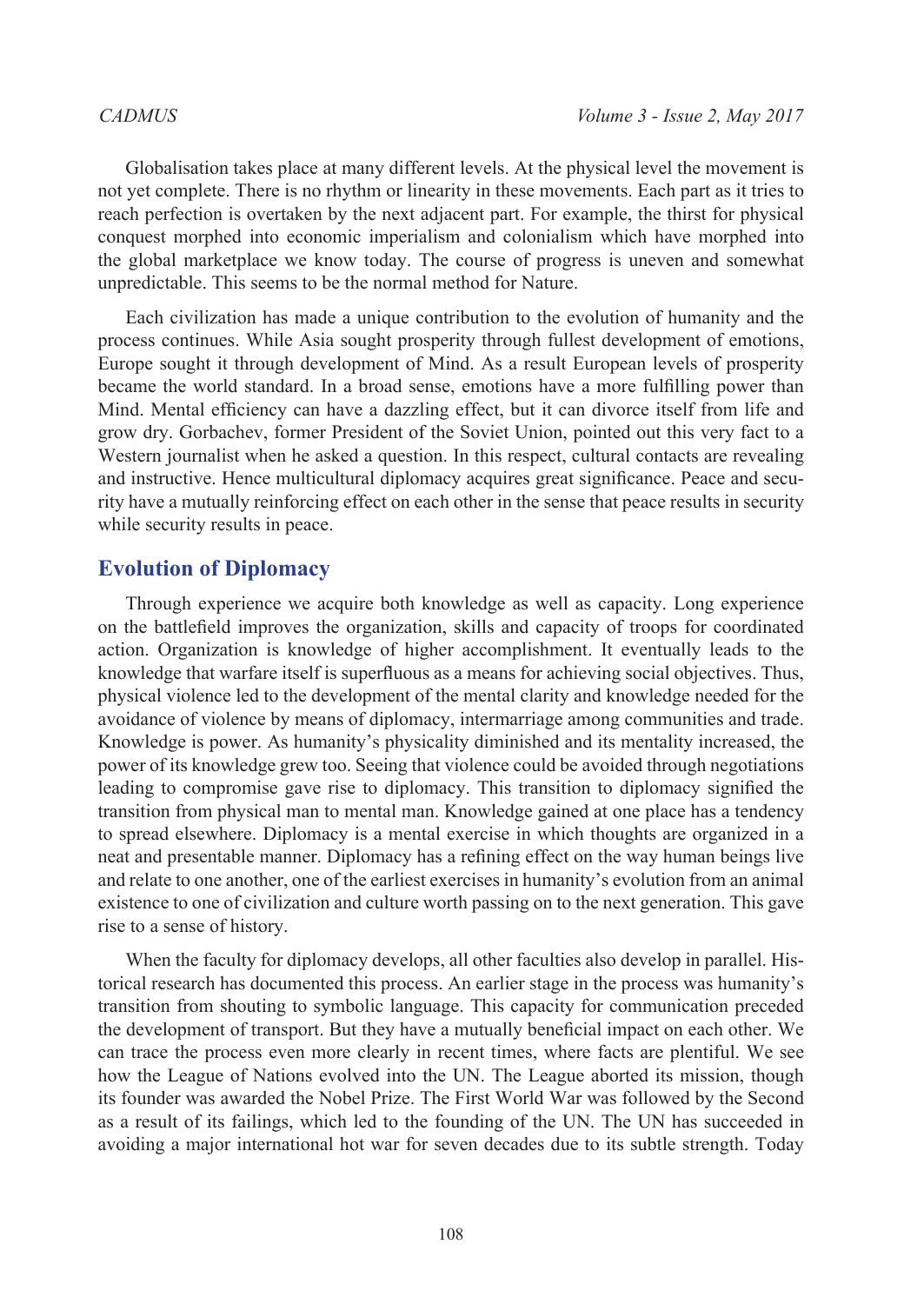we find the veto power a very irritating obstruction. But during the days when the UN was founded, no consensus was available as to how major powers could be made to work together without some mechanism for voicing disapproval. It was then that the veto was conceived as a mechanism that made the UN a reality.

When war rages, trade is severely affected. Trade requires travel, transport, human interaction, exchange, trust with respect to products, and reliable mechanisms for the exchange of a stable currency founded on an enduring peace that generates confidence among the traders. Farm products normally come from cultivated fields, which are severely hampered during times of war, when most farmers are taken to the battlefront. Thriving agriculture is possible only when peaceful conditions prevail. Only then can suppliers be assured of buyers if they take their products to the specified market. For the transaction to be successful it requires that the buyer carries currency that is recognized by the government of the day. Prolonged peaceful trade requires that there be banks representing both the buyer and seller. When war breaks out, all such functions break down or are severely hampered. It may even lead to famine conditions. However when a country is generally peaceful, its reputation spreads far and wide prompting even foreign buyers to visit its shores. This is how in earlier centuries India attracted traders from England, France, Portugal, Holland and Denmark because she offered mature conditions for commercial exchange etc. Flourishing trade is a sign that a nation has achieved a level of social maturity beyond the stage of war. Once war breaks out, it takes a long time for normal trade to resume. This ripening social maturity and culture develop through several complex levels.

Conquests that form empires unite various regions. Religion unites people where even conquest has failed. Trade forges relationships and unifies populations, enriching people's lives by presenting them with a more diversified product range. Commerce develops by developing standards for weights, measures, coins, cash and contracts, etc. A commercial society is more developed than a mere agricultural society. Commercial societies develop urban centers, banking, insurance, education, entertainment and arts to occupy people in their leisure time, etc. Commerce has a way of compelling society to focus on more sophisticated issues, such as law and governance. A farmer generally learns to cultivate his fields and safeguard his production. Normally he does not directly sell to people. He approaches a middleman experienced in all aspects of the purchase, transport and marketing of produce.

For a population to discover itself as a society is a great accomplishment, though at a rudimentary level. For a population to mature into a society, the minimum requirement is that it overcome unsettling disorders that threaten to undermine its very functioning. To the extent it moves away from it, to that extent order enters into social formation. In early centuries populations lived in isolated pockets at different locations. Communal consciousness emerges when these pockets come under a single ruler. This marks the earliest stage in development of national consciousness. Over the course of time they discover a unity of purpose through intermarriage and professional complementariness or some other bonding factor. Though they arrive at some order, the order has not yet acquired the power of law. Development of a legal framework marks an advanced stage of social formation. Building judicial machinery to enforce such laws marks a further advance in social formation. Society is actually governed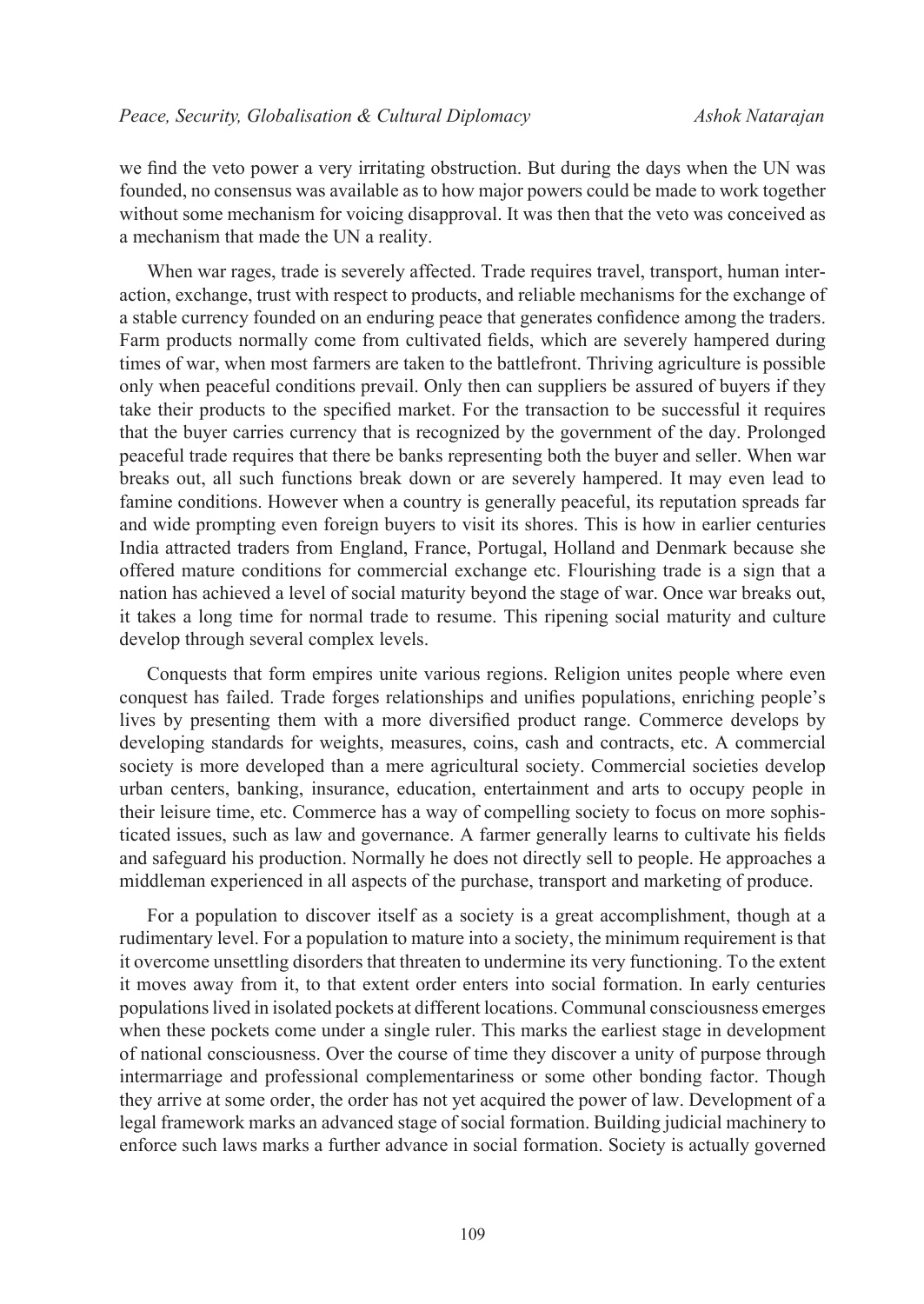more by custom and usage than by law and order. People conduct festivals, administer temples and hold marriages and manage so many other social functions within society. They feel a great joy in these activities. Indian mathematician Srinivasa Ramanujan is universally recognized as a great genius. But Ramanujan felt that he owed his genius to an inspiration emanating from his personal deity Namagiri. It is in such local contexts that the psychological truth of society lies. The outcaste in India is one who falls outside of the local context and he finds it very difficult to reenter Indian society. Untouchability is unique to India, but such social exclusion is prevalent in all countries without exception. It is such cultural affairs that decide the social status of individuals. In America, African Americans working in the houses held themselves in superior status to those working in the fields. Such

*"World peace is an essential condition for the survival and development of international organizations."*

distinctions are not socially formalized, but they are there in the social scheme of things.

Universal recognition of human rights became a universal phenomenon after the founding of the UN. Society has started treating each human being as a respectable individual to be duly governed by the process of law. Prisoners, invalids and physically challenged people are now extended basic rights and legal facilities that were previously absent. Two centuries earlier, insurance developed as a striking example of how society can extend support to the individual through social institutions. In the post-war era it has penetrated almost all fields of social activity globally. Such social support climaxed with abolition of capital punishment by many Western countries. When a criminal was brought to trial for killing a four-year old child for jewelry worth a few rupees, an Indian High Court judge asked how capital punishment could be abolished when crimes are committed for trivial issues. The comment of the Judge seems valid, but the cancellation of capital punishment is equally valid. Today education has become universal and life has lost its original roughness. Now the aim of society is to make life comfortable for the traveler as well as the tourist. The world community is taking all-out efforts to eradicate communicable diseases like influenza, polio and typhoid. These developments stand in stark contrast to the persistence of gun culture in the U.S., the cause of thousands of deaths every year. This relic of the earlier culture of violence could be a reason for the failure to abolish nuclear weapons. Moreover the world still suffers from want of a fool-proof justice system. It has been found in the U.S. that 25% of those in prison were victims of unfair prosecution. Some Muslim countries still feel it is right to deny education to women.

Each passing decade stands testament to rising human values and the betterment of human life. This is the end result of the civilizing influence initiated by the evolution of diplomacy in human history. Informal channels of diplomacy often succeed where more formal diplomatic efforts fail. Indian and Pakistani civilian groups have been engaged in Track II diplomacy even during times when governmental relations were at their worst.

The future of global government is a topic of great concern to leading thinkers of the world. The UN is perceived as an important precursor of development of more truly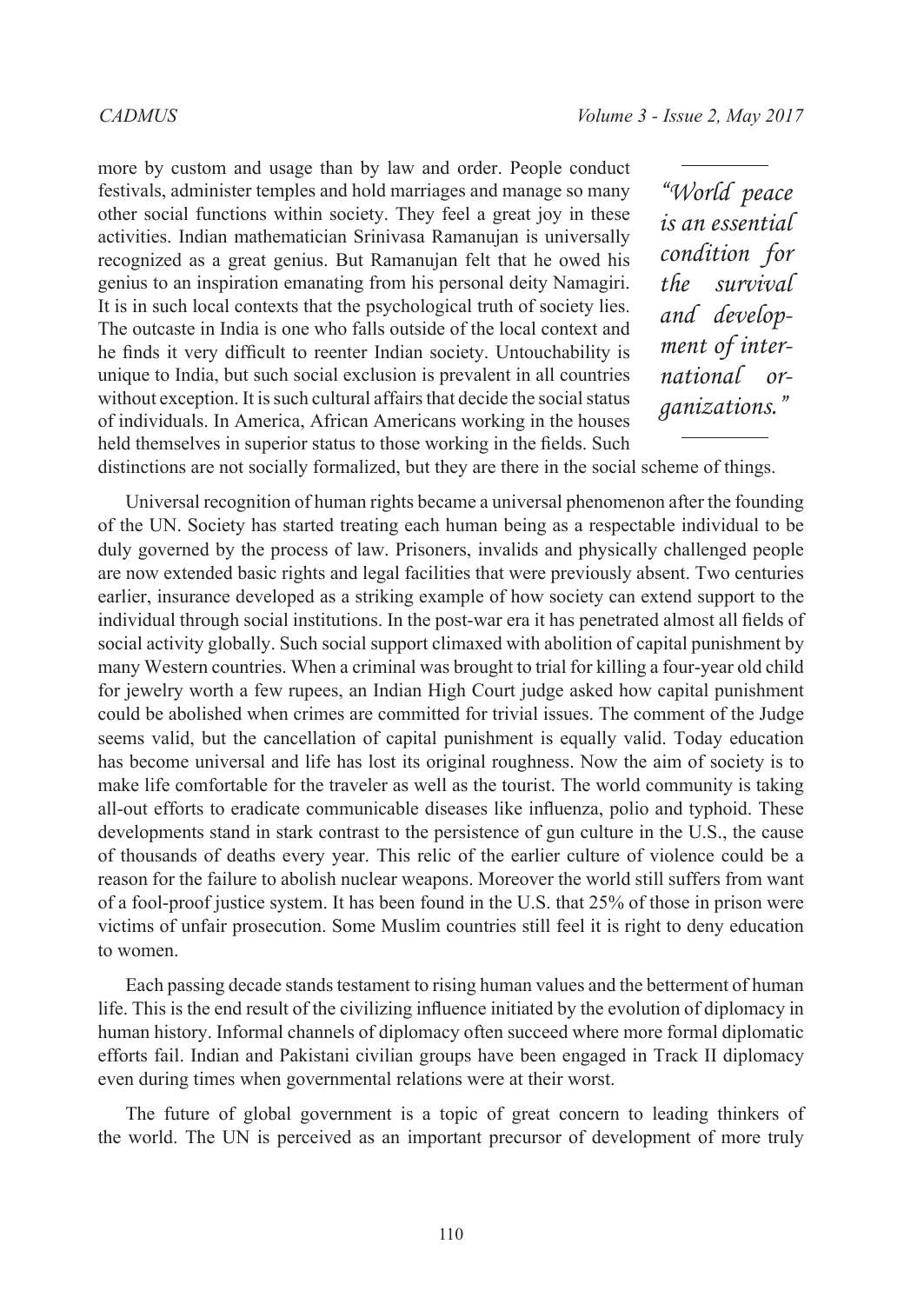democratic, representative institutions of global governance. The UN itself was preceded by the League of Nations, which proved to be unviable due to lack of political strength. World peace is an essential condition for the survival and development of international organizations. The world's activities have all expanded in the direction of globalization. Every field of economic activity, including agriculture, transport, banking, manufacturing, research, education and communication, has acquired a major global dimension. This expansion attests to the fact that wherever they may be, human beings are the same. While physical things such as new technology and fashions spread quickly, the spread of psychological elements such as values is much slower.

The value of freedom stands foremost of all the values that humanity cherishes. Some 300 years ago European countries began to outlaw slavery and abolish slave trade. It took more than a century for Europe to get rid of that evil. The abolition of slavery marks an evolutionary transition of society to a higher stage of human development. In the physical stage, people believe in the superiority of the mental man and justify slavery. Society entering the mental stage took the initiative to wean itself from the practice of slavery as a degrading practice. The USA atoned enough for its earlier reluctance to outgrow a barbarian practice by electing Barack Obama as the first African-American President. The world has long desired cultural unity, which does not mean cultural uniformity. Cultural unity must be based on a recognition and respect for the rich diversity of cultural influences that have contributed and continue to contribute to human evolution. The unification of cultures will enable each society to complement and complete its own cultural development by enriching it with the multicultural perspectives of other societies. Even if cultural unity remains a distant goal, at least cultural cooperation is possible now. Travel and tourism are great promoters of international cooperation and cultural appreciation. They open the closed minds of people who have not travelled. It is a pity that India does not have much recorded history. Historians have gathered a lot of beneficial information from the writings of Chinese travelers. Historical information about medieval India has been obtained only from foreign documentation. Why Indians failed to document their experiences remains a mystery.

"Thought that leads to action" carries the implication that the thinkers of the world can unite for global action. The entire Western world's thinking has been modeled on thoughts that originated in Greece some  $2500$  years ago. In the  $19<sup>th</sup>$  century the world revolved around Europe. Then Darwin came on the scene with his theory of evolution. Many notable thinkers contributed to European thought around the time of World War II. Roosevelt formulated a grand vision of a world free of imperialism. That thought was mainly endorsed by Britain after the war when it chose to disband a large part of its colonies. When mental ideals are passionately embraced, they acquire a power of action and express themselves sooner or later. The motto of WAAS has found expression in the fields of economics, education and employment. Academic thought soon leads to academic research. Politics later on energises the thought. Even Greek democracy became live only after English aristocrats decided to wrest power from the English monarchy in the  $16<sup>th</sup>$  century. This revolutionary momentum continued with the French and Russian Revolutions. The 21<sup>st</sup> century is far more amenable to rule by the power of ideas than by violence or war.